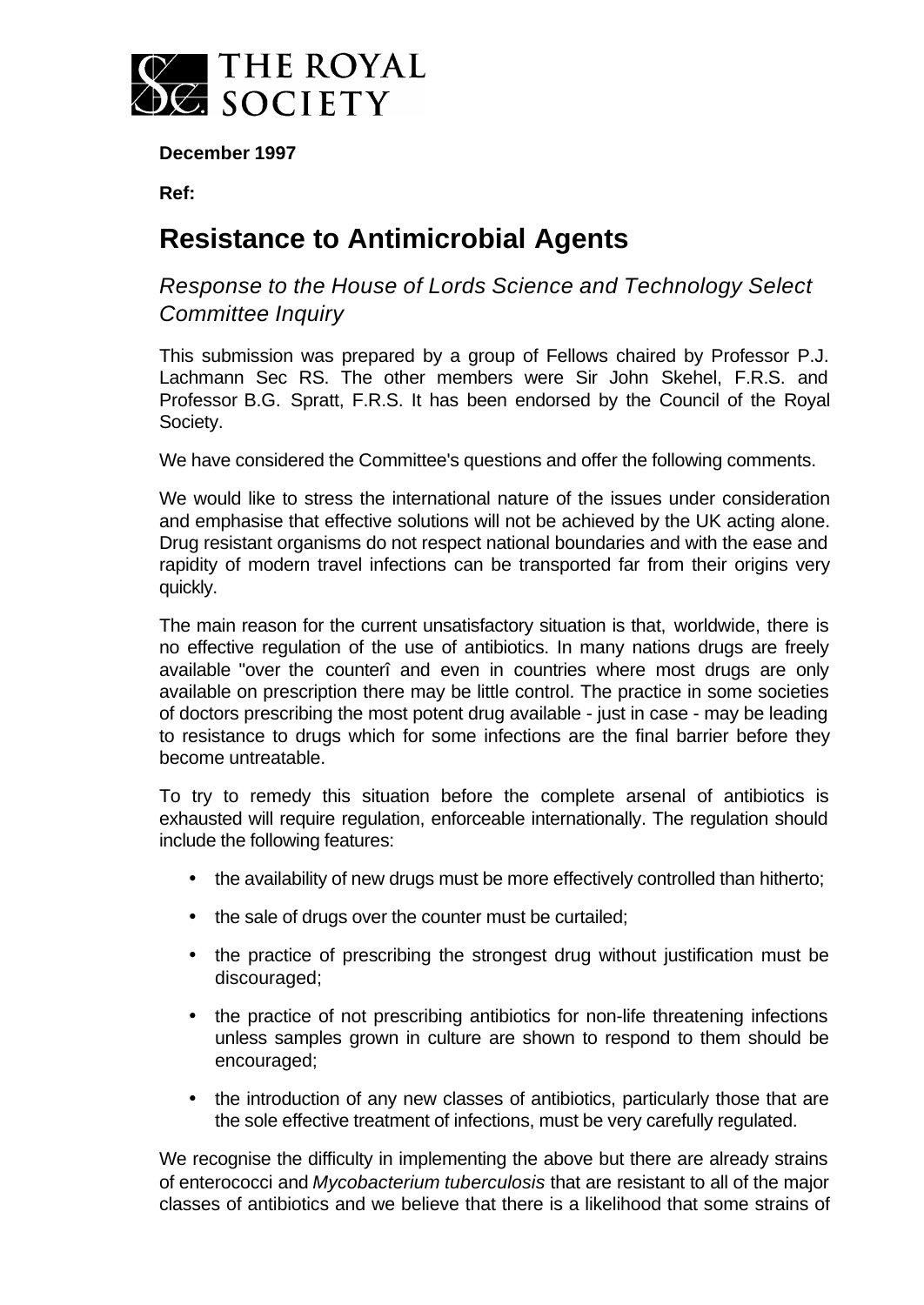additional pathogens may soon become untreatable. Thus the need for research and development of new drugs is urgent.

Drugs of several classes are required. If only one new class became available its likely overuse (in consequence of the lack of other effective treatments) would still leave open the prospect of resistance to it developing rapidly.

We recommend the vigorous encouragement of research to discover and develop new classes of antibiotics. In addition to natural product antibiotics we would encourage attempts to discover novel antibiotics, for example via development in combinatorial biosynthesis and synthetic chemistry. We would encourage research into the assessment of new targets for antimicrobial agents.

Development of effective vaccines for common childhood bacterial and viral infections would be particularly useful in reducing the worrying overuse of antibiotics in children.

Most of what we have said thus far pertains to bacterial disease. The problems with viral disease are due more to the dearth of effective chemical treatments than, as yet, to resistance, though there are some successful examples notably acyclovir against herpes. Vaccines have been developed against many viruses and the main hope for combatting such scourges as HIV also rests in the development of vaccines.

Similarly, the increasing chemoresistance observable in malaria infections, and the lack of any prospect of new antimalarials being available soon, suggest that the best hope for the future lies with developing suitable vaccines. Research in this area is also urgently needed as the disease is taking hold ever more strongly in areas where it had previously been easily treatable and, because of human migration and climate change, may continue to expand its range to embrace susceptible populations in areas that were not previously under threat.

However, the development of vaccines, especially live attenuated vaccines, has not been an attractive prospect for the pharmaceutical industry because of the possibility of insufficient return on the costs of development. The public both in the UK and elsewhere are, quite reasonably, averse to risk and as a result major trials of potential vaccines are required before they can be widely used. The development of resistance has reached such a serious stage that perhaps the question should now be asked whether the degree of risk that is deemed to be acceptable should be re-examined and safety-testing regimes simplified in order to allow products to reach the market faster.

We note that the terms of reference of the Inquiry do not include the use of antibiotics as growth promoters, and for prophylactic and therapeutic purposes, in animals and fish, nor the use of antibiotic resistant markers in genetically modified organisms, but welcome the fact that they are being considered by the relevant Government Advisory Committees.

Finally one important aspect of the development of bacterial disease resistant strains is the potentially very high cost of containment if they take hold in hospitals or other public institutions. Many of those resident in the UK will not recall the spectre of isolation hospitals for tuberculosis patients, but having to resurrect the concept on a large scale to deal with a resistant epidemic of TB (a situation that already exists elsewhere in the world) is not beyond the realms of possibility. Therefore, one further